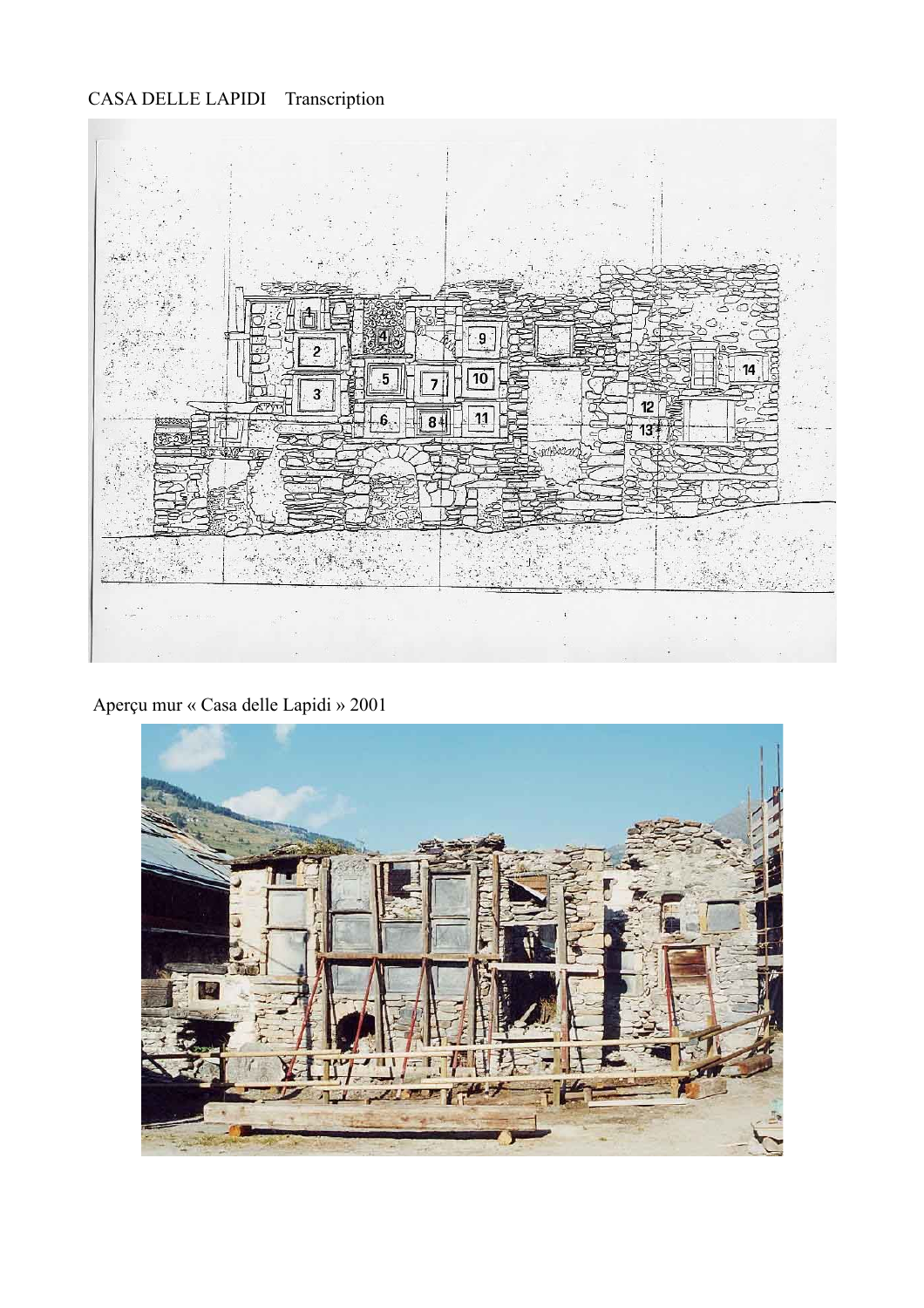

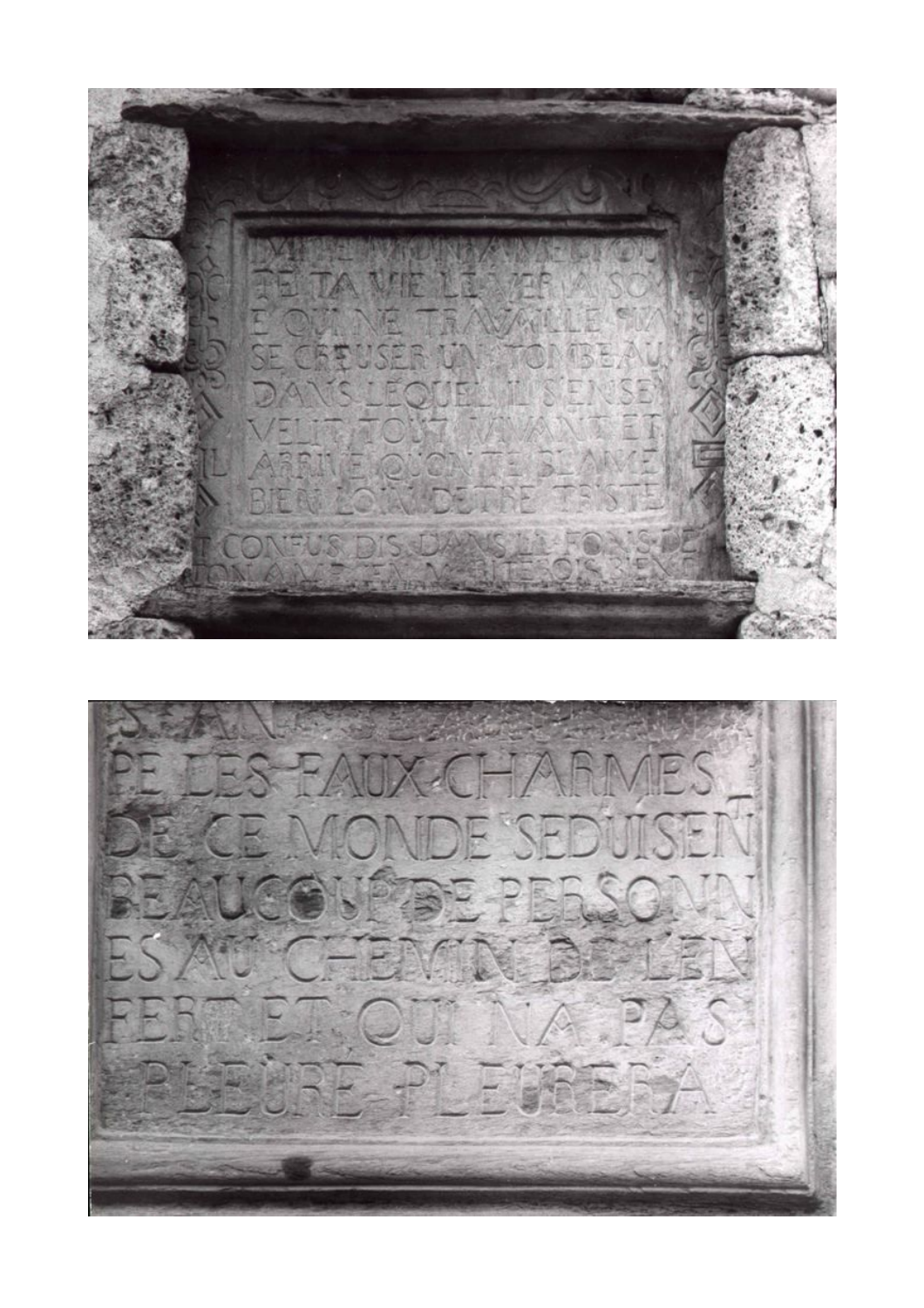

Pierre  $N^{\circ}$  2

**IMITE MON AME TOU** TE TA VIE LE VER A SOY E QUI NE TRAVAILLE qU'A SE CREUSER UN TOMBEAU DANS LEQUEL IL S'ENSE VELIT TOUT VIVANT ET SIL ARRIVE QUON TE BLAME **BIEN LOIN DETRE TRISTE** T CONFUS DIS DANS LE FONS DE TON AME EN MERITEROIS BIEN P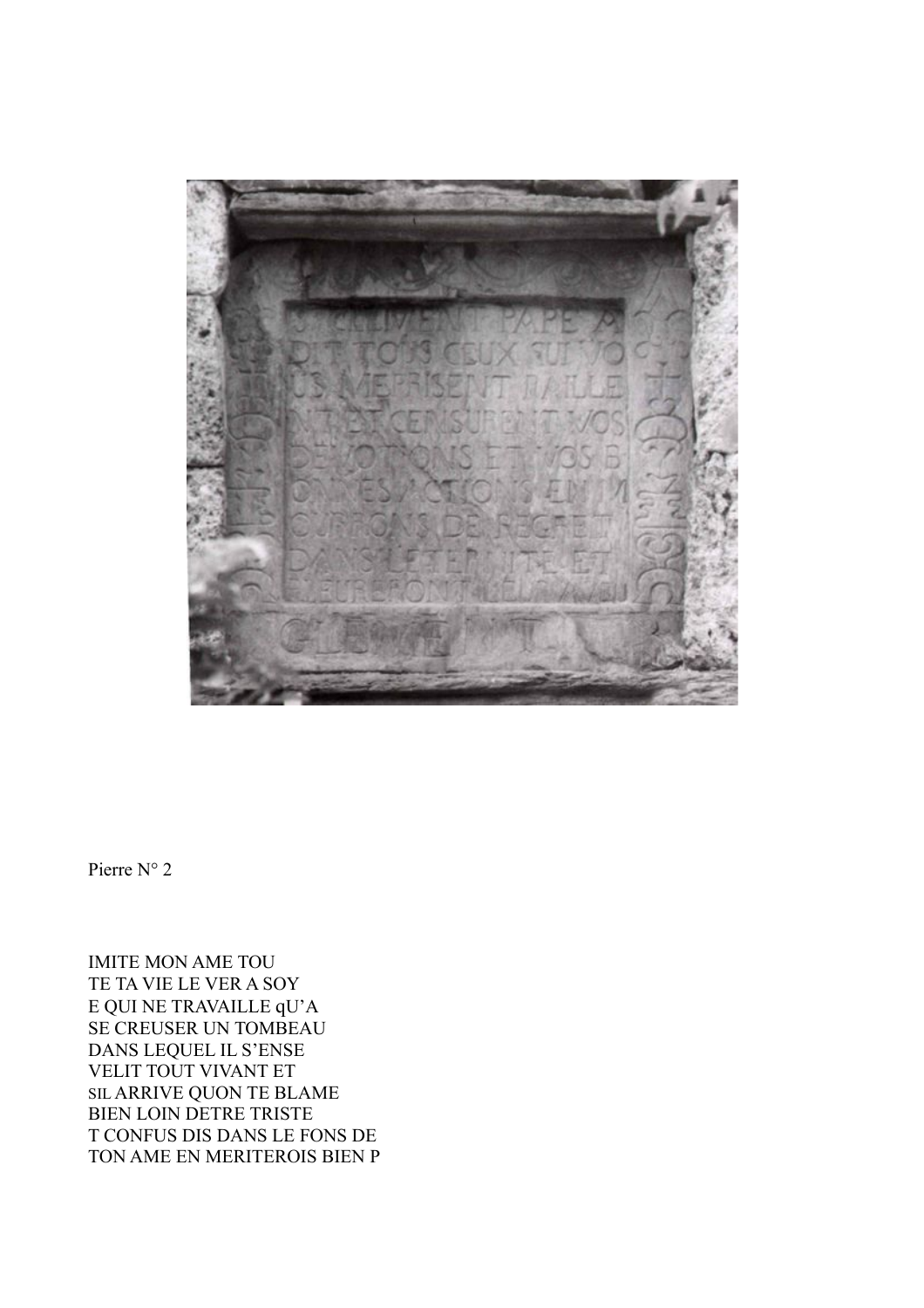D O N N E S MOI SEIGN EUR LAGR ACESIRARE DU MEPRIS DE LA VIE **ET** DE L'ATTENTE DE LA MORT

Pierre n°5

ETERNITE DE DIEU TOUR MENTES MON COEUR AFIN QUE TOUT CE QUI EST SOUS LE CIEL ME SOIT EN ABOM INATION ET QUE JE NE MEN SERVE QUE POUR FAIRE PENI TENCE ET FAIRE MOURIR MES AFFECTIONS CRIMINE LLES O BON DIEU VENES ET DEDANS MOI REGNES

Pierre n°6

**. . . . . . . . . . . .** A DIT TO US CEUX QUE LEUR PLUS GRANDE ENVIE NEST PAS DE CHERCHER LE BON DIE U AU DESSUS DE TOUT DA NS LE TEMS NE LE TROUV ERONT PAS DANS L'ETER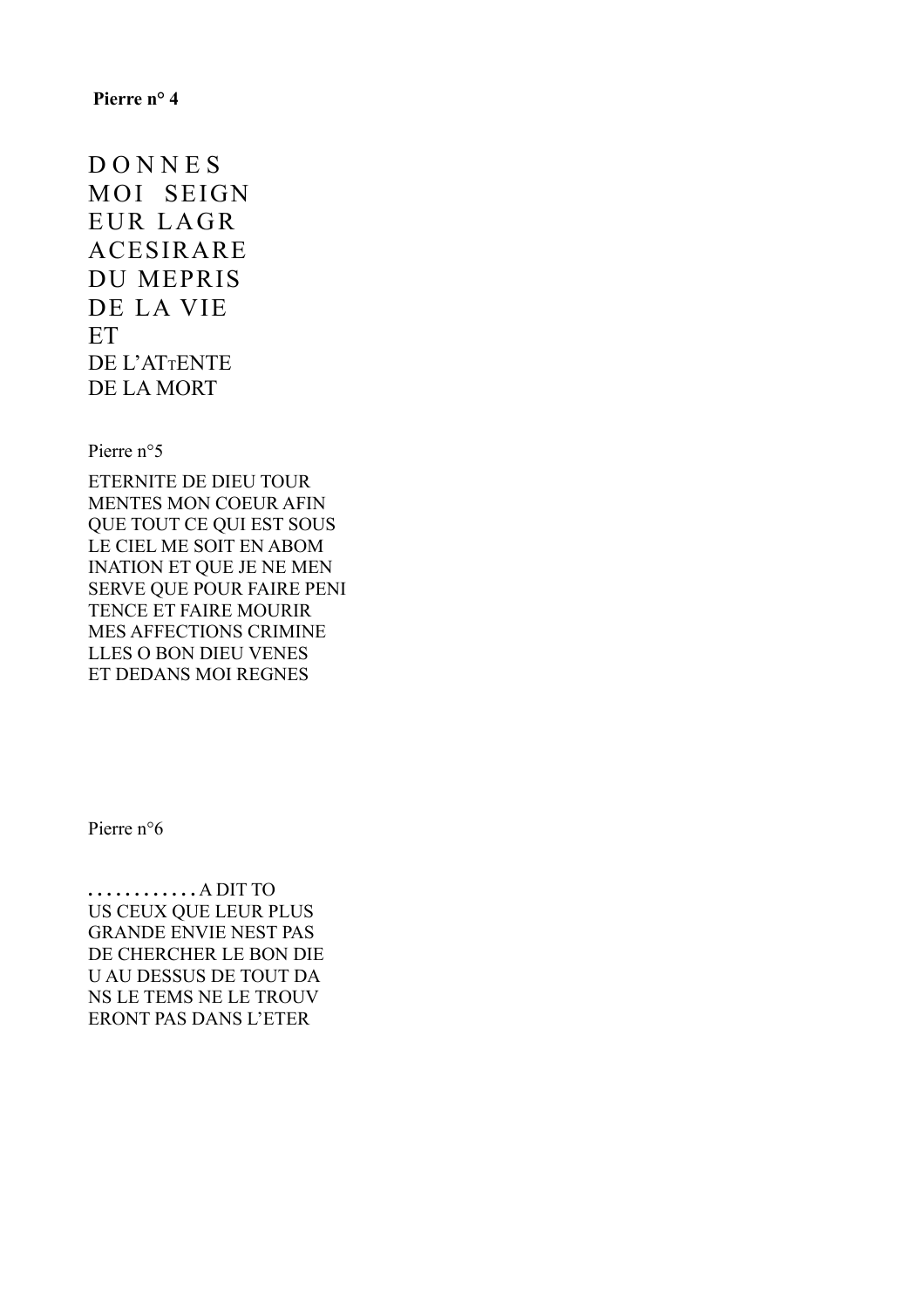ST AN **. .** GE A DIT AU **.** A PE LE FAUX CHARMES DE CE MONDE SEDUISENT BEAUCOUP DE PERSONN ES AU CHEMIN DE L'EN FERT ET QUI NA PAS PLEURE PLEURERA

Pierre n°9

ST CLEMENT PAPE A DIT TOUS CEUX QUI VO US MEPRISENT RAILLE NT ET CENSURENT VOS DEVOTIONS ET VOS B ONNES ACTIONS EN M OURRONS DE REGRET DANS L'ETERNITE ET PLEURERONT LEUR AVEU GLEMENT

Pierre n°10

……………………………………………………………………………………………… …………………………………………………………………………………………TE BIENS ET DE PL[EURS] ……D DE CHATIEMEN

…………………………………………………...………………………………………… ……………………………………………………………………………………………… ……………………te biens et de pleurs d de chatiemen(t)

Pierre n°11

**. . . . . . . . . . . .** ENVIEUX TU MOUR RAS A QUI SERONT TES BIENS IMPUDIQUE QUE TE SERVIRON<sup>T</sup> TES PLAISIRS IMPITOYABLE QUI TE FERA MISERICO RDE INSENSIBLE OU S ERA TA DEMEURE ETER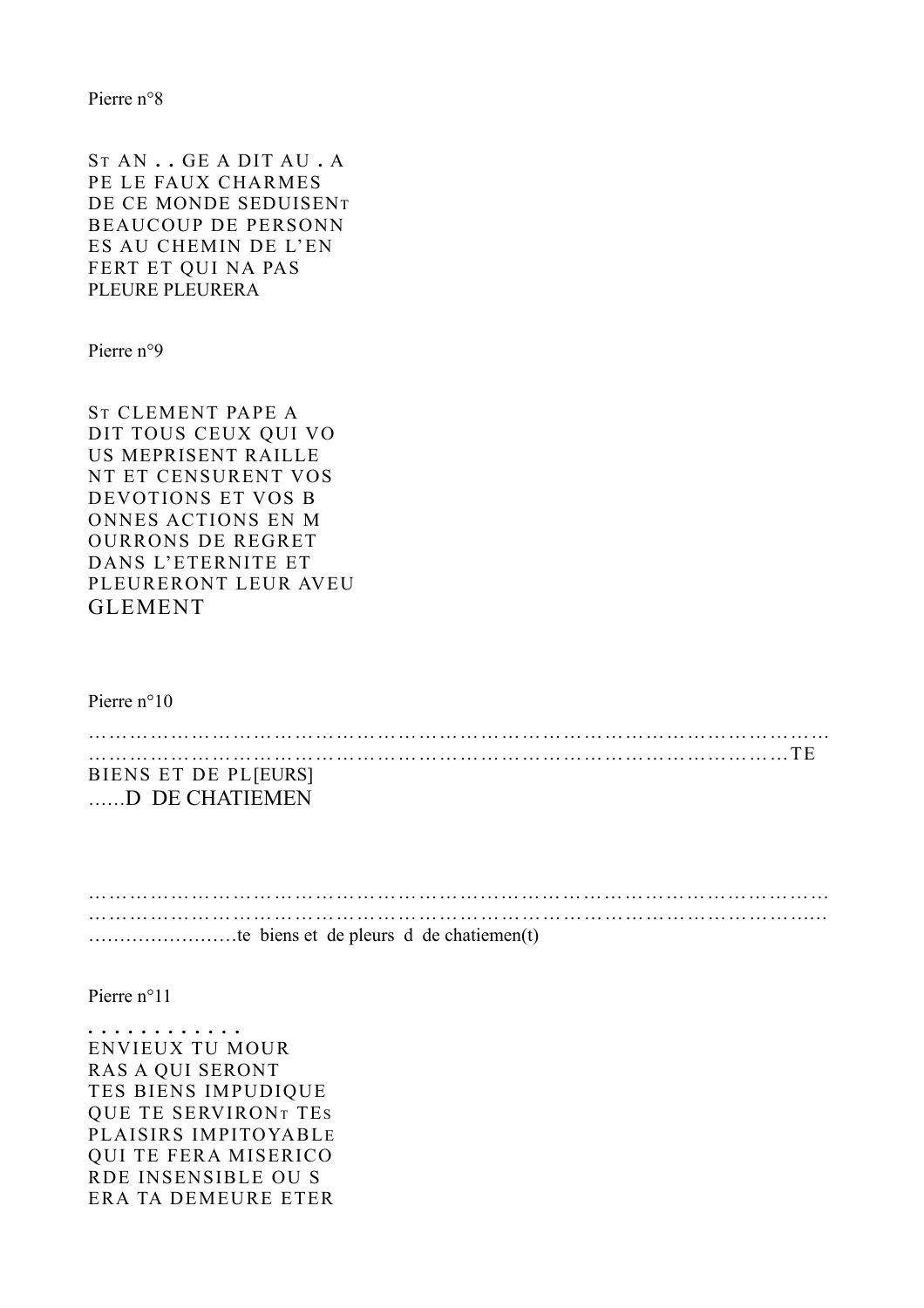CELUI qUI NE dEPLORE PAS SON EXILEMANT N'AIME NI NE DESIRE PAS DIEU ET CELUI qUI N'AIME NI NE DESIRE PAS DIEU EST MORT A DIT S<sup>T</sup> JEAN

Pierre n°13

MALHEUR A CELUI QUE SON CORPS ET SONAME PETIT A PETIT SAPRIVOI SENT AVEC L'ARGENT AVEC LA GOURMANDISE AVEC L'IMPURETE QUI FONT MO URIR J·C· DANS SON COE

Pierre n°14

**. . . .** S P EC **. . . .** M O RS **. . .** O I Q U E **. . . .** R O **. . .** QUE . S DESOLATION AURONT TOUS CEUX QUI NE SE SERONT PAS EFFORCEDE FAIRE CE.. SAINTS ET HEUREUX A V ERT I S S E M E N T S R E V E **. . . .** PA R L E S<sup>T</sup> **. .** E S P**. . .**